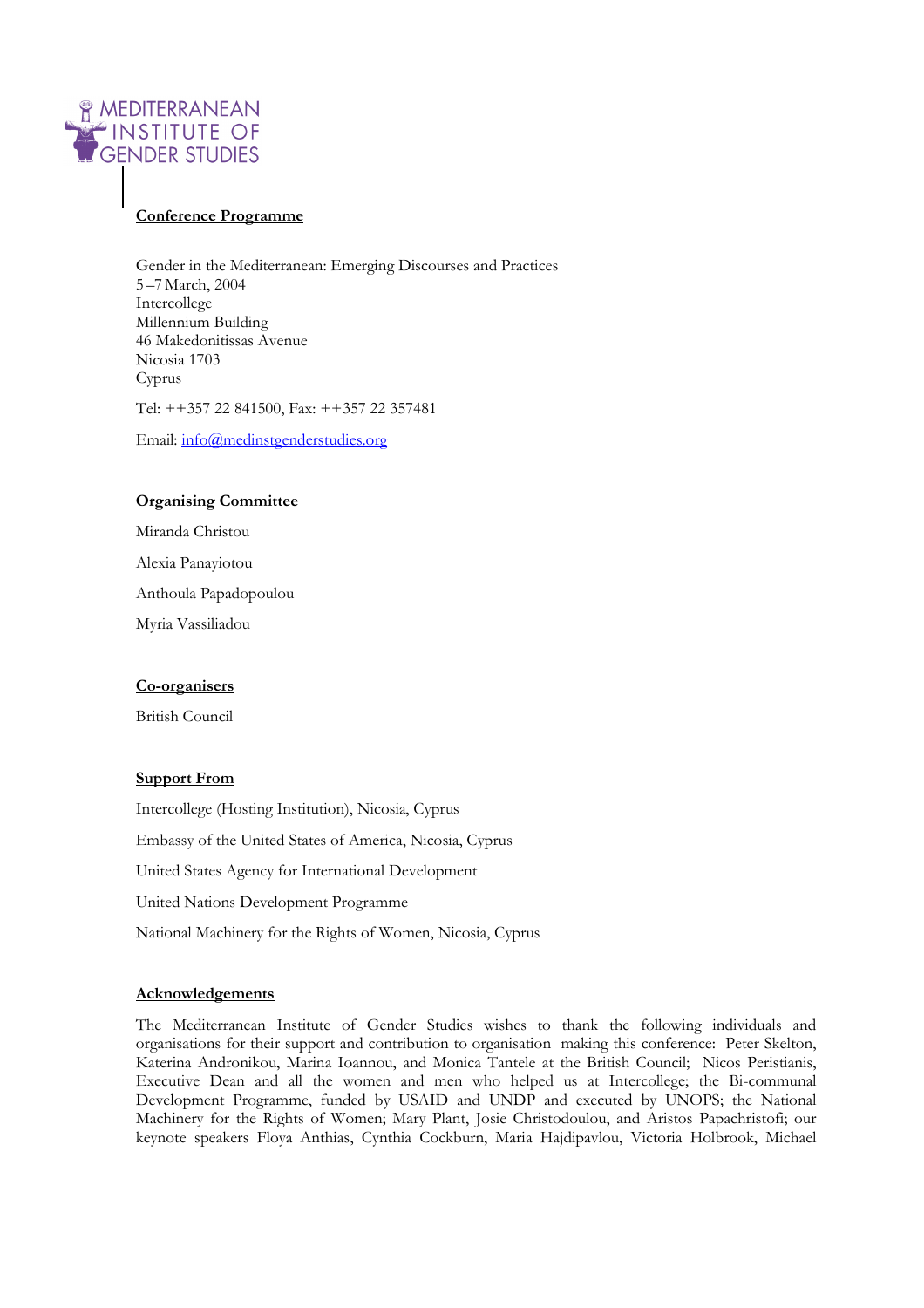Kimmel, Mary Maynard, Lidia Puigvert, and Fatima Sadiqi; Nadia Charalambous, Anthonis Danos and all the artists who took part in the Arts Exhibition; Christina Hadjiparaskeva at the Embassy of the United States of America; Ruth Keshishian at the Moufflon Bookstore; Niki Marangou at Kochlias Bookshop and the six poets Lilly Michaelides, Lisa Majaj, Niki Marangou, Filiz Naldoven, Nora Nadjarian, and Neshe Yashin; and last but not least, our travel agency, Tamasos Tours in Nicosia.

Travel Agency: TAMASOS TOURS 30A Chytron str; P.O. Box 27444, 1645 Nicosia, Cyprus Tel: +357 2276 2683, Fax: +357 2276 8984 Email: tamasos@tamasostours.com.cy, Website: http://www.tamasos.com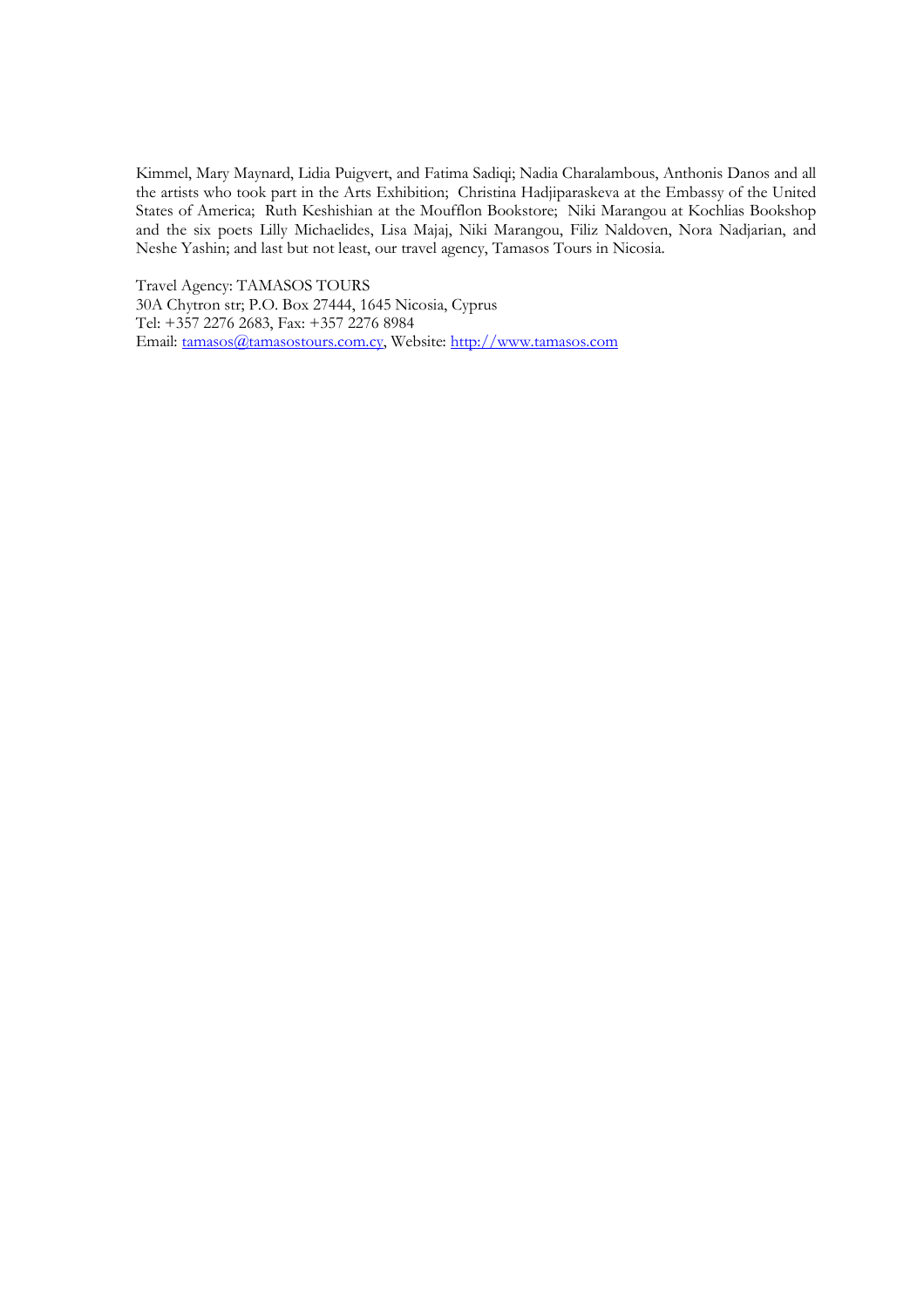# **PROGRAMME OUTLINE**

# **FRIDAY, 5TH MARCH**

| $10.00 - 14.00$ | Registration, outside M102                             |
|-----------------|--------------------------------------------------------|
| 14.00 - 14.30   | <b>Opening Addresses</b>                               |
| 14.30 -15.30    | Keynote Speaker                                        |
| 15.30 -17.00    | Session One                                            |
| 17.00 - 17.15   | Coffee Break                                           |
| 17.15 -18.15    | Keynote Speaker                                        |
| 20.00 -22.00    | Opening Arts Exhibition & Cocktail at Diatopos Gallery |
|                 |                                                        |

# **SATURDAY, 6TH MARCH**

| $9.00 - 10.00$  | Keynote Speaker    |
|-----------------|--------------------|
| $10.00 - 11.30$ | Session Two        |
| 11.30 -11.45    | Coffee Break       |
| $11.45 - 12.45$ | Keynote Speaker    |
| $12.45 - 14.00$ | Lunch              |
| $14.00 - 15.30$ | Session Three      |
| $15.30 - 15.45$ | Coffee Break       |
| $15.45 - 17.15$ | Session Four       |
| $17.15 - 18.15$ | Keynote Speaker    |
| 18.30 - 19.30   | <b>Book Launch</b> |
| 21.00           | Dinner             |
|                 |                    |

# **SUNDAY, 7TH MARCH**

| Keynote Speaker               |
|-------------------------------|
| Session Five                  |
| Coffee Break                  |
| Keynote Speaker               |
| Lunch                         |
| Session Six                   |
| Keynote Speaker               |
| Coffee Break                  |
| Mary Plant and Dancers        |
| Closing Remarks               |
| "Women of Cyprus" Video, M102 |
|                               |

# **MONDAY, 8TH MARCH**

19:00-20:00 Poetry Reading, Kochlias Bookstore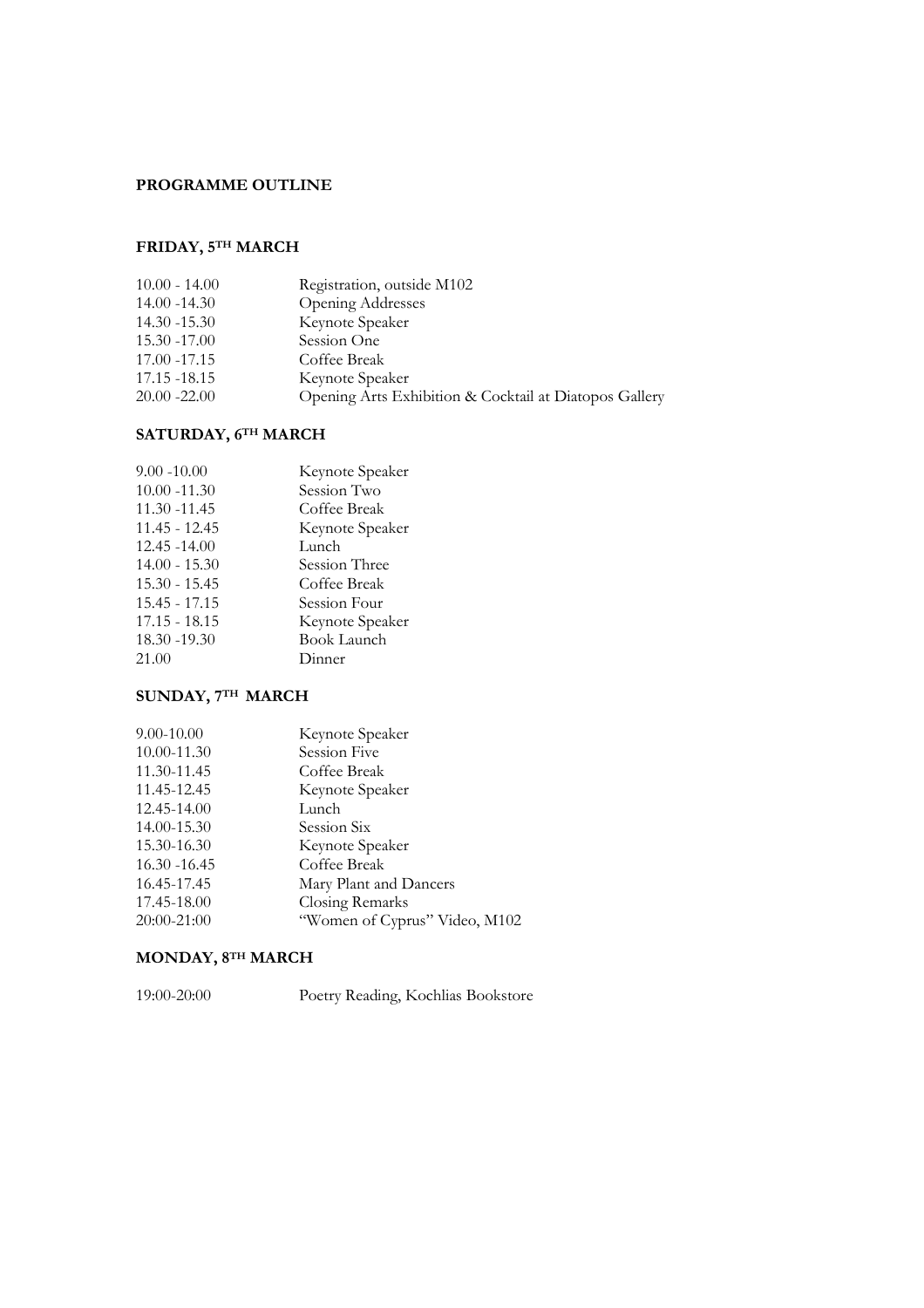# **FRIDAY, 5TH MARCH**

| $10.00 - 14.00$<br>$14.00 - 14.30$ | Registration, outside M102<br><b>Opening Addresses M102</b>                                                                                                                                                                                                                                                                                                                                                                                                                                                                                                                                                                                                                                                                                                                                                                                                                                      |  |  |
|------------------------------------|--------------------------------------------------------------------------------------------------------------------------------------------------------------------------------------------------------------------------------------------------------------------------------------------------------------------------------------------------------------------------------------------------------------------------------------------------------------------------------------------------------------------------------------------------------------------------------------------------------------------------------------------------------------------------------------------------------------------------------------------------------------------------------------------------------------------------------------------------------------------------------------------------|--|--|
|                                    | Peter Skelton, Director, British Council<br>Nicos Peristianis, Executive Dean, Intercollege<br>Dominique Larsimont, Head of Information, Media and Education, Bi-<br>communal Development Programme<br>Myria Vassiliadou, Director, Mediterranean Institute of Gender Studies                                                                                                                                                                                                                                                                                                                                                                                                                                                                                                                                                                                                                    |  |  |
| 14.30-15.30                        | Keynote Speaker, M102<br>Mary Maynard, University of York, UK<br>Living Through Ageing: the Significance of Gender in Later Life                                                                                                                                                                                                                                                                                                                                                                                                                                                                                                                                                                                                                                                                                                                                                                 |  |  |
|                                    | Mary Maynard is currently Professor in the Department of Social Policy and<br>Social Work at the University of York, UK. A sociologist by training, she<br>worked initially in the Department of Sociology at York and subsequently as the<br>Founding Director of the Centre for Women's Studies over a period of 14<br>years. She has a long-standing interest in gender and ethnicity issues. Her<br>recent publications have focused particularly on feminism and social theory,,<br>and research methodology. She has been carrying out a cross-cultural study of<br>older women in the UK, focusing particularly on the experiences of minority<br>ethnic groups. This research, while looking at the material disadvantages and<br>inequalities often experienced by older women, also reveals some of the positive<br>features of ageing and what it might mean to do so "successfully." |  |  |

15.30-17.00 **SESSION ONE**

# **SESSION 1A – Gender Violence**

*Grey Amphitheatre* 

CHAIR: RUTH RUSNIC

Cheryl Toman, *Making Progress Where Governments Have Failed: Women's Studies Programmes Combating the Effects of Domestic and Ethnic Violence Against Women in Croatia, Lebanon and the Palestinian Territories ,* Case Western Reserve University, USA

Muhammad M. Haj-Yahia, *Wife Abuse in the Palestinian Society ,* Hebrew University of Jerusalem

Margarita Christodoulou Nazzal, *Violence and Forced Migration: The Palestinian Women Case ,* University of Cyprus, Cyprus

Patricia Mercader, *The Mediterranean Male in Papers Relating Intimate Partner Homicides: An Ambivalent Character ,* Université Lyon, France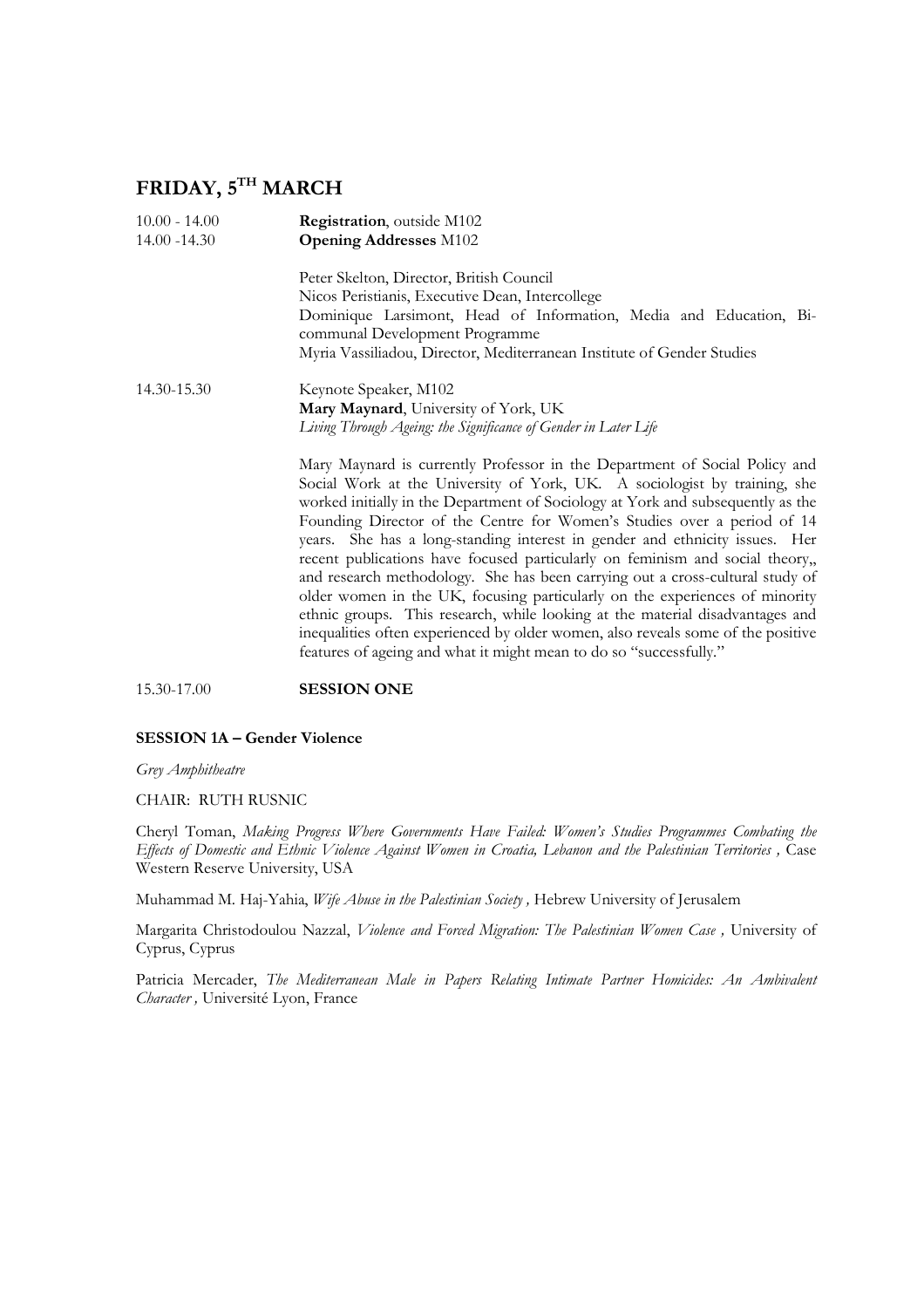# **SESSION 1B – Gender(ed) Policies I**

*Turquoise Amphitheatre* 

CHAIR: MARIA STRATIGAKI

Maria Stratigaki, *Gender Mainstreaming: An Opportunity Or A Trap For Gender Equality? The Case Of The European Union Structural Funds In Greece ,* Panteion University, Greece

Chrystalla Ellina, *The Influence of European Union Enlargement on National Gender Equality Policy: The Case of Cyprus ,* Cyprus College, Cyprus

Ana Pavlic, *Gender Equality Law in Croatia: Challenges of Implementation from a Women's Studies Perspective ,* Centre for Women's Studies, Zagreb, Croatia

Annika M. Gifford, *Centre for Women's Studies at the Crossroads: From Alternative Scene to Mainstream ,* Centre for Women's Studies, Zagreb, Croatia

# **SESSION 1C – Women and Health**

*Yellow Amphitheatre* 

CHAIR: MARIA MICHAELIDES

Eirini Kampriani, *Therapy Centre for Dependent Individuals*, KETHEA, Greece

Mehrube Mehrubeoglu and Mevhibe Hocaoglu, *Sexually Transmitted Diseases and Gender in the Turkish Cypriot Community,* Cyprus International University, Cyprus

Theano Kalavana, *Screening for Cervical Cancer in Cyprus: A Structural Equation Model of the Health Belief Model (HBM) and Multi-dimensional Health Locus of Control Scale (MHLC), ,* University of Cyprus, Cyprus

Maria Michaelides, *Women's Stressors: A Study in Continuity and Change,* Intercollege, Cyprus

# **SESSION 1D – Women in Managerial Positions**

*Red Amphitheatre* 

CHAIR: MARIA KARAMESSINI

Bayram Ünal and Mustafa Kemal Coşkun, *Unaltered Positions: Chairwomen as a new Form of Work,* Niğde Üniversity and Ankara Üniversity, Turkey

Felia Kotsilieri, *Hellenic Women Middle and Senior Managers in the Greek Telecommunications Sector: A Patriarchal Myth of Constructed Realities,* University of Bath, UK

Ria Morphitou and Paul Gibbs, *The Status of Women Managers in Cypriot Society,* Intercollege, Cyprus

Despina Charalambidou-Solome, *Factors affecting the Promotion/Appointment of Women to High-Ranking Positions within the Wider Public Sector of Cyprus,* Education Service Commission, Cyprus

| 17.00-17.15 | <b>Coffee Break</b> , outside M102                                          |
|-------------|-----------------------------------------------------------------------------|
| 17.15.18.15 | Keynote Speaker, M102<br><b>Floya Anthias, Oxford Brooks University, UK</b> |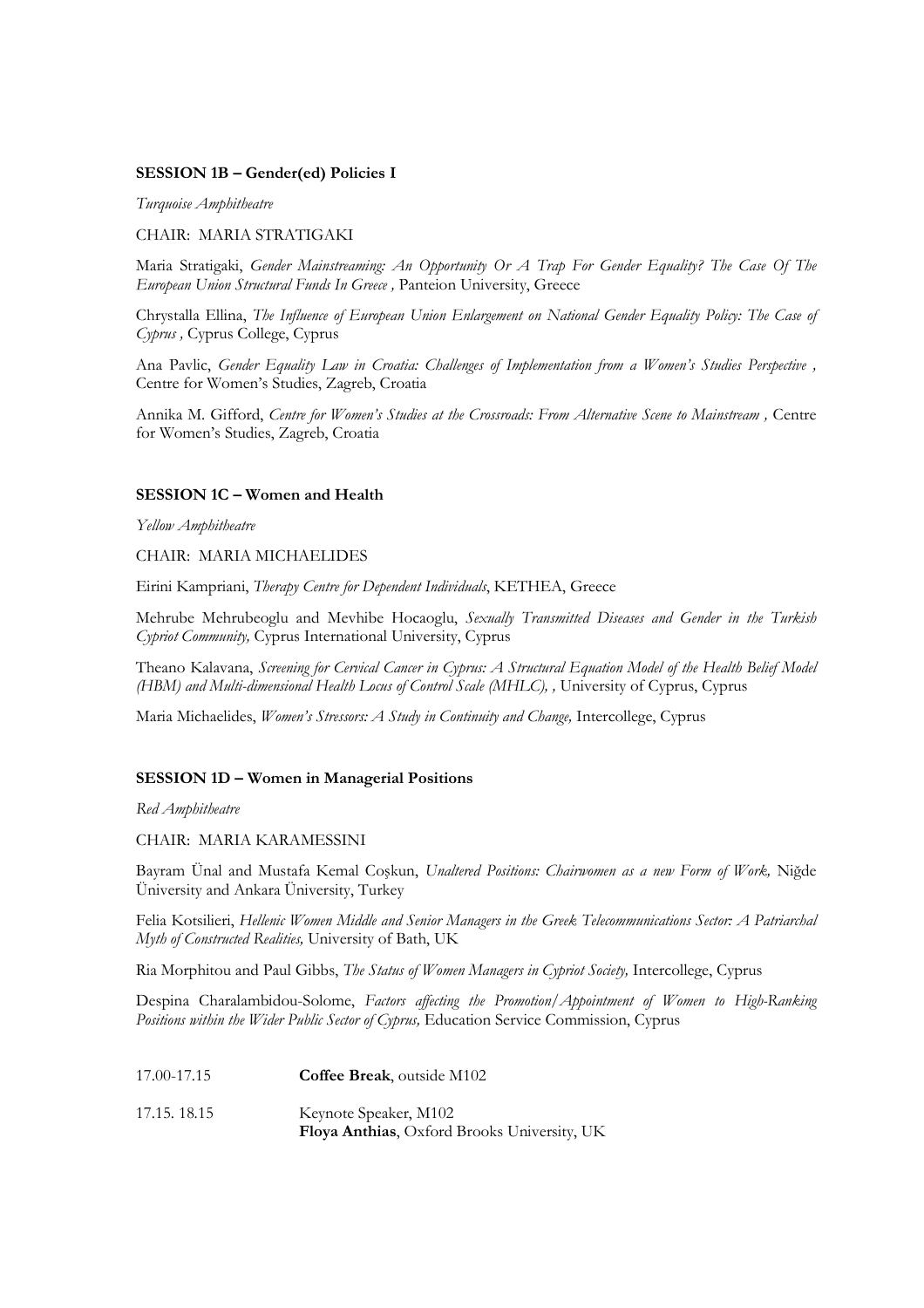#### *Gendered Belongings in a Globalising and Unequal World: Understanding Translocations*

Floya Anthias is Professor of Sociology at Oxford Brooks University. Her political and research concerns span the different dimensions of inequality and disempowerment, and she is committed to a society without borders and boundaries. She has published extensively on social divisions, racism, ethnicity, migration and gender as well as Cypriots in Britain. Her latest books are *Gender and Migration in Southern Europe: women on the move*, (co-edited, Berg, 2000) and *Rethinking Antiracisms: From Theory to Practice* (co-edited Routledge 2002). She is currently completing a book on *The Social Division of Identity: identities, inequalities, intersectionalities* (Palgrave, forthcoming) and researching into the life chances and social position of the children and families of ethnic entrepreneurs.

20.00 -22.00 **Opening of Arts Exhibition "Gender Explorations"** and **Cocktail** hosted by the British Council and the Mediterranean Institute of Gender

Studies

At Diatopos Gallery, 11 Kritis Street, Nicosia 1061

Opening: Rita Severis

The exhibition consists of works by members of the faculty of Intercollege's Design Department (Kika Ioannou, Marianna Kafaridou, Nicholas Panayi, Aspasia Papadema, Harris Pellapaisiotis, George Souglides, Andreas Tomblin, Evripides Zantides), and it is organised by Dr Antonis Danos, art historian.

It includes works of diverse media -- on canvas, paper, plexiglas, digital prints, photography and 3-dimensional constructions/installations. They deal with various issues-situations around the concept/construct of gender, with expressions and stereotypes of sexuality, with definitions-negotiations of masculine and feminine "spaces" and "symbols", and they satirise sexual roles and language clichés regarding gender and sexuality.

Duration: 5-11 March. Opening hours: 11am-1pm & 5-8pm [except Saturday afternoon & Sunday].

# **SATURDAY, 6TH MARCH**

9.00 -10.00 Keynote Speaker, M102 **Michael Kimmel**, SUNY at Stony Brook, USA *Understanding Mediterranean Masculinities: A Thematic and Research Agenda*

> Michael S. Kimmel is Professor of Sociology at SUNY at Stony Brook. His books include: *Changing Men* (1987), *Men Confront Pornography* (1990), *Men's Lives* (6th edition, 2003) *Against the Tide: Profeminist Men in the United States*, *1776-1990*  (1992), *The Politics of Manhood* (1996), *Manhood: A Cultural History* (1996), and *The Gendered Society* (2nd edition, 2003). He edits *Men and Masculinities*, an interdisciplinary scholarly journal, a book series on Men and Masculinity at the University of California Press, and the Sage Series on Men and Masculinities. He is the Spokesperson for the National Organization for Men against Sexism (NOMAS) and lectures extensively on campuses in the U.S. and abroad.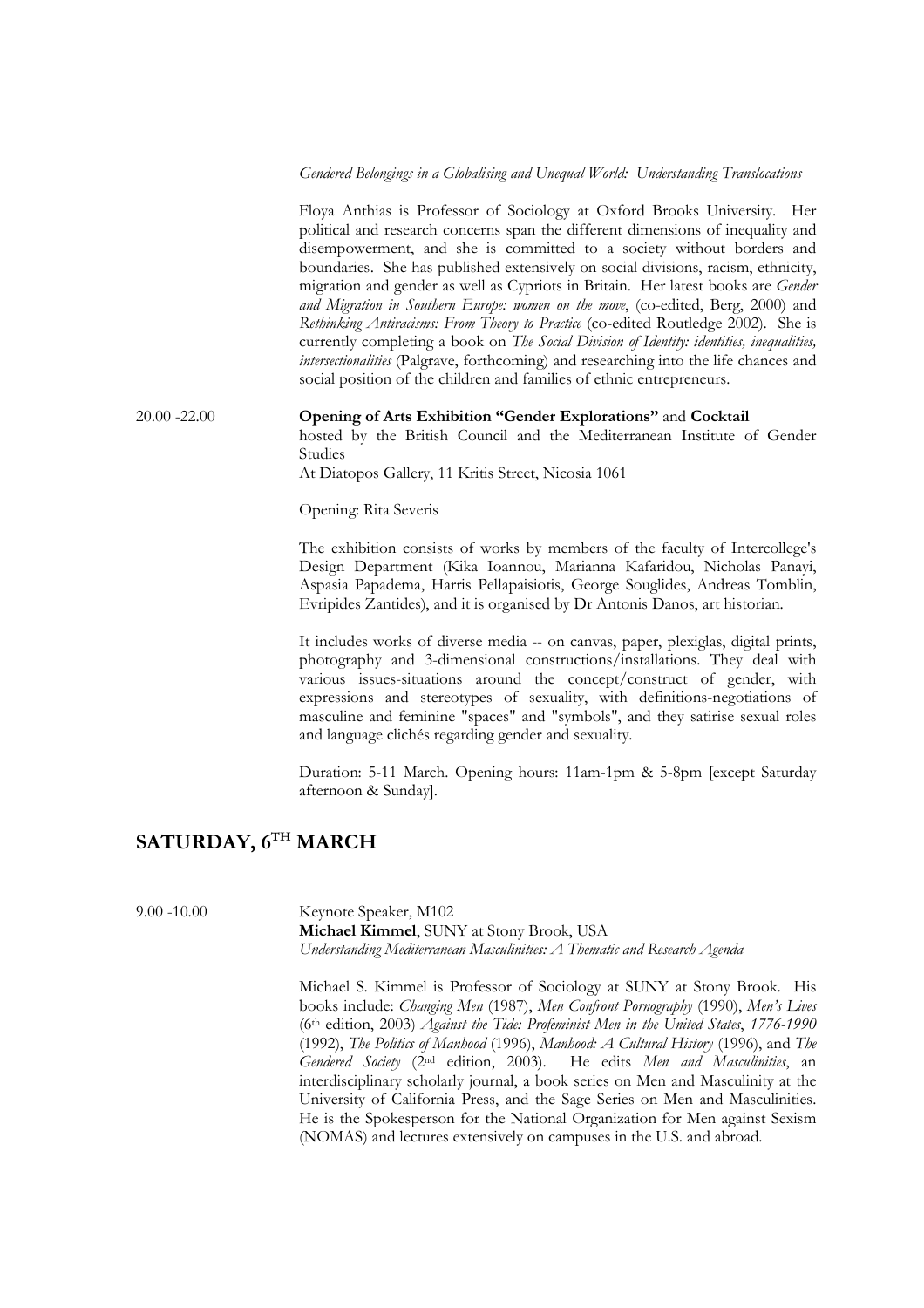#### 10.00 -11.30 **SESSION TWO**

#### **SESSION 2A – Gender(ed) Policies II**

*Grey Amphitheatre* 

CHAIR: ATHENA LINOS

Chris Costopoulos, Andriopoulou Eirini, Diamanto Vlantoni, Christos Chatzis, and Athena Linos, *Equal Opportunities for Women and Men in Education and Training for Health Professions*, University of Athens, Greece

Ruth Rasnic, *Women in Municipal Elections: The Successful Herzeliya Model*, Executive Director of NO (Combat Violence against Women), Israel

Enkeleida Tahiraj, *Mind the Gap: the Albanian Experience*, University of York, UK

Chrysovalantis Papathanasiou, *Politician's Perceptions and Attitudes toward Gender Equality in Greece,* Université de Toulouse, France

Khamis Shalabi, *Gender Mainstreaming in Official Institutions*, Ministry of Planning, Palestine

### **SESSION 2B – Media, the Arts, and Representations I**

*Turquoise Amphitheatre* 

CHAIR: NAYIA ROUSSOU

Krini Kafiris, *Gender and Love in Greek Television Drama 1997-2002*, University of Athens, Greece

Nayia Roussou, *Women's Representations In Cyprus Television Productions: Endorsements, Reversals, And (Persisting) Annihilations,* Intercollege, Cyprus

Angelina Sotiriou, *Music and Gender in the Mediterranean: The Case of Cypriot Female Singers and Musicians*, University of Newcastle, UK

Petra Daniel, *Village Men and Urban Women? Gender Stereotyping in Comedy Programmes on Cyprus Television*, Cyprus College, Cyprus

Ana Paula Assunção, *The Women (In)visible in Museology: Some Reflections to Promote Gender Equality, Questioning History and Improve the social role of Museums*, Municipal Museum of Loures, Portugal

#### **SESSION 2C – Of Warriors and Resistance**

*Yellow Amphitheatre* 

CHAIR: CYNTHIA COCKBURN

Ibtisam Ibrahim, *Palestinian Women Bombers: are they really different?* Wheaton College, USA

Svetlana SlapΉak, *Images of Women Warriors in the Balkans and in the Mediterranean*, Ljubljiana Graduate School in Humanities, Slovenia

Tami Amanda Jacoby, *The 'Right to Fight' in Israel: Dilemmas for Feminist Theory and Practice?* University of Manitoba, Canada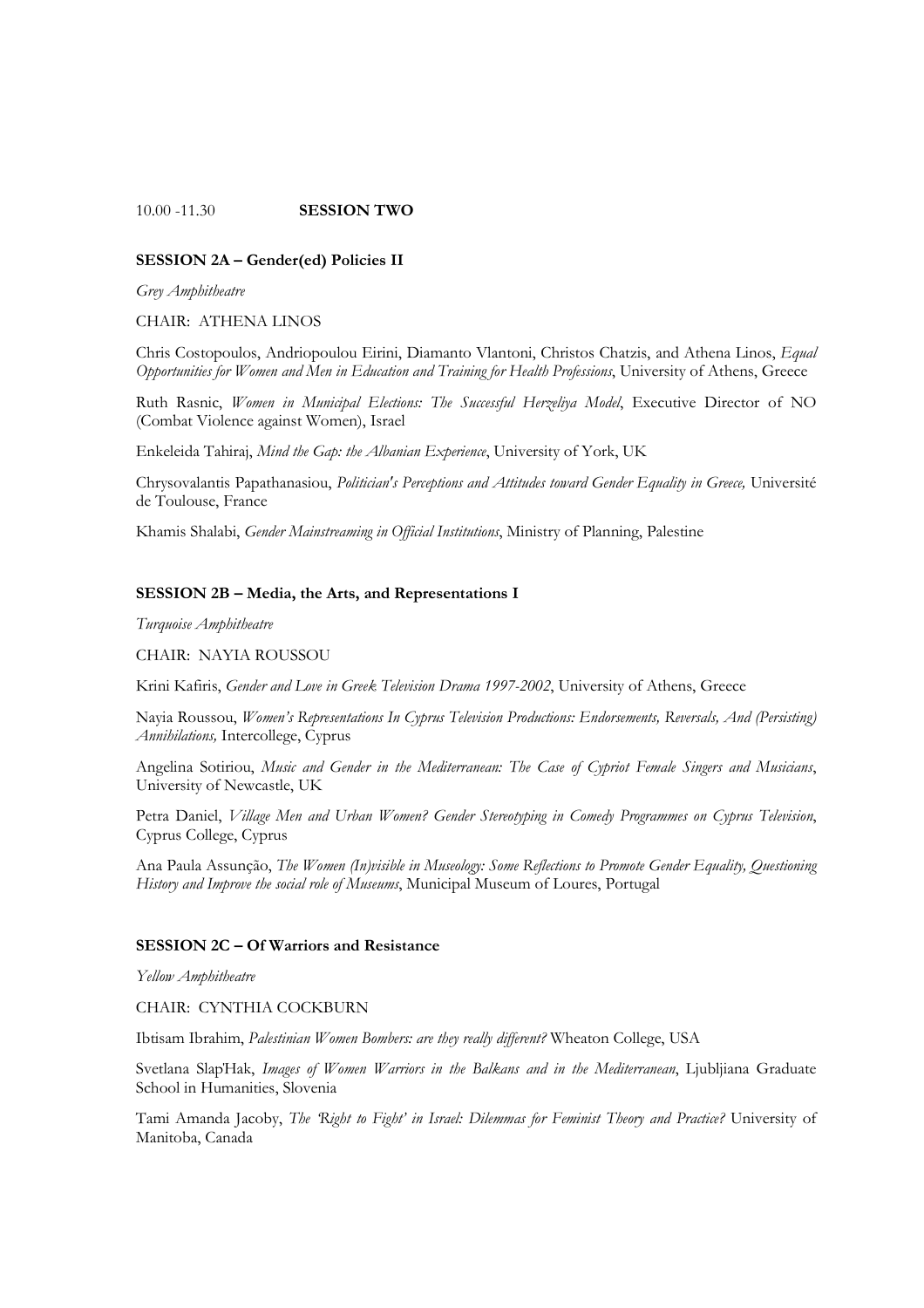Mira Tzoreff, *Woman's Honour, National Honour: Palestinian Shaidas during the Second Intifada*, Ben-Gurion University, Israel

Soraida Abed Hussein, *Women's Rights Are Part of National Independence,* Women's Centre for Legal Aid and Counselling, Palestine

#### **SESSION 2D – (In)equalities in the Economy**

*Red Amphitheatre* 

CHAIR: ANTHOULA PAPADOPOULOU

Maria Karamessini, *Gender Equality and Employment Policy in Greece*, Panteion University of Social and Political Sciences, Greece

Gizi Saliba, *The Transfer of Greek Firms to south Bulgaria and effects on Women's Employment in east 'Macedonia'*, National Bank of Greece, Greece

Amin Fares and Reem Mazzawi, *Palestinian Women's Participation in Economic Life: A Very Weak Participation in a Progressive Economy*, Mossawa Centre, Israel

Michal Palgi, *Feminist Perspectives of Globalization: The Gendered Work Life Practices in Low and High Skilled Jobs*, Emek Yezreel College, Israel

#### **SESSION 2E – Women Experiencing Migration I**

*Blue Amphitheatre* 

CHAIR: MARY MAYNARD

Beverly Mizrachi, *The Henna-Maker - A Moroccan Immigrant Woman Entrepreneur in an Ethnic Revival*, Ashkelon Academic College, Israel

Ganna Gerasymenko, *Gender in Labour Migrations from Ukraine to the Mediterranean Region*, National Academy of Sciences, Ukraine

Jen Makrides, *Human Rights Math: Deciphering the Factors of Immigrant Experience the Italian Case*, Boston University USA

Naomi Weiner Levy, *'I'm like a bird but cannot fly': A Narrative Analysis of Druze Women Entering Higher Education*, Hebrew University, Israel

| 11.30 -11.45  | <b>Coffee Break</b> , outside M102                                                                                              |
|---------------|---------------------------------------------------------------------------------------------------------------------------------|
| 11.45 - 12.45 | Keynote Speaker, M102<br>Lídia Puigvert Mallart, University of Barcelona, Spain<br>Dialogic Feminism in Multicultural Societies |

Lídia Puigvert Mallart is a member of CREA – (*Centre for Research in Theories and Practices for Overcoming Inequalities)* at the University of Barcelona, and Associate Professor at the Department of Sociological Theory at the University of Barcelona. She also collaborates very closely with different women's associations and popular movements in Spain such as *FACEPA, (Federation of Cultural and Educative Associations).* Some of her contributions to the feminist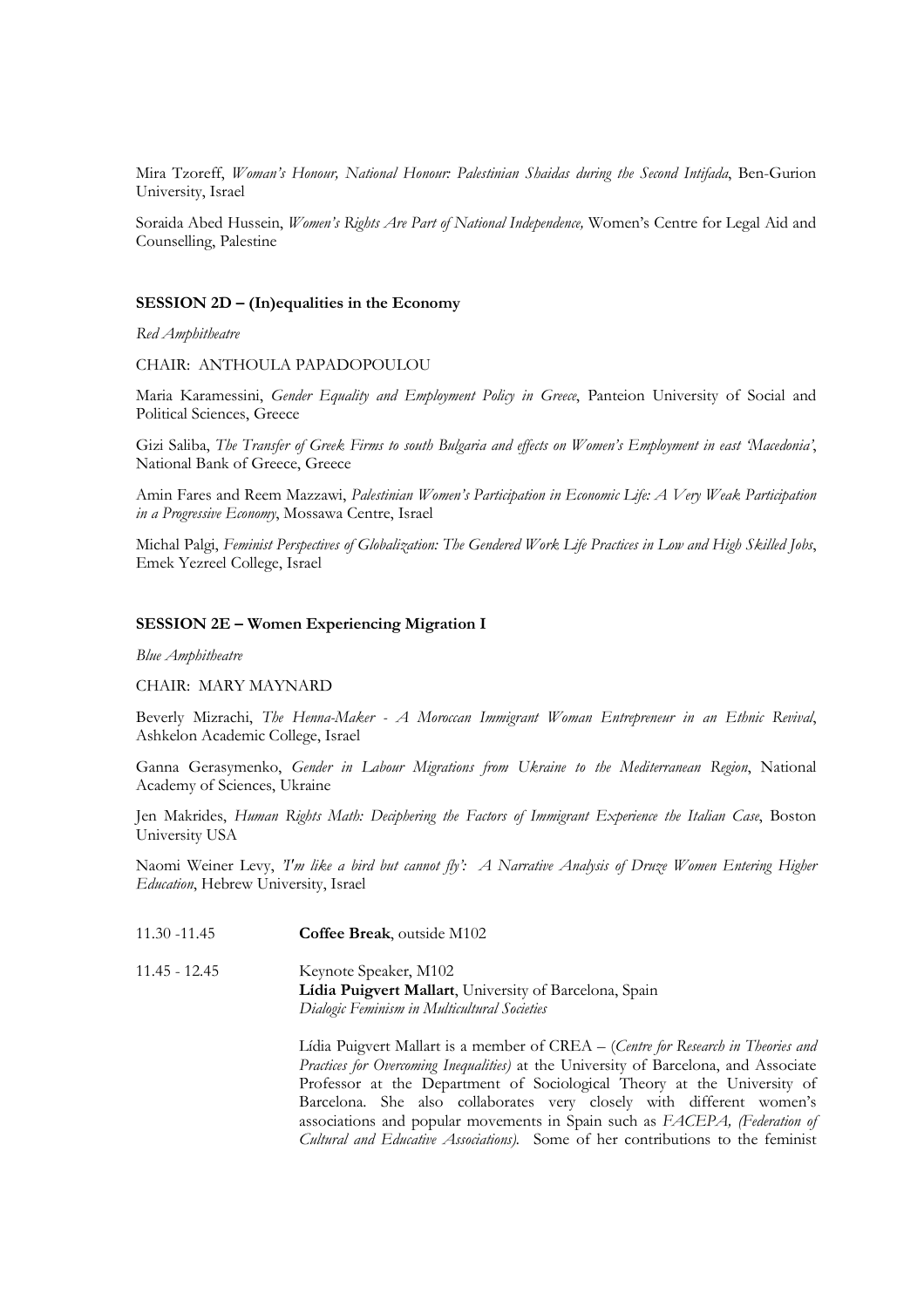debate are publications like: *Beck-Gernsheim, E., Butler, J., & Puigvert, L. (2003); Women and Social Transformation*, New York: Peter Lang and De Botton, L., Puigvert, L., & Sánchez-Aroca, M. (in print); *The Inclusion of Other Women: Breaking the Silence through Dialogic Learning,* The Netherlands: Kluwer Academic Publishers. She has also published in sociological theory*:* Flecha, R., Gómez, J., & Puigvert, L. (2003), *Contemporary Sociological Theory,* New York: Peter Lang. She is involved in research such as: *CALLI BUTIPEN. Mujer Gitana y Mercado Laboral [Gypsy woman and labour market]* and *Brudila Callí: Las mujeres gitanas contra la exclusión. Superación del absentismo y fracaso escolar de las niñas y adolescentes gitanas. [Brudila Calli: Gypsy women against exclusion. Overcoming absenteeism and school drop out of Gypsy girls],* Ministry of Work and Social Affairs, Women Institute and *WORKALÓ. The creation of new occupational patterns for cultural minorities: The Gypsy Case* (coordinated from Barcelona), RTD: 5th Framework Programme, European Commission. *ETGACE. Education and Training For Governance and Active Citizenship in Europe: Analysis of Adult Learning and Design of Formal, Nonformal and Informal Educational Intervention Strategies*, RTD: 5th Framework Programme, European Commission.

12.45 -14.00 **Lunch** at the Cafeteria, Ground Floor, Millennium Building

#### 14.00 - 15.30 **SESSION THREE**

#### **SESSION 3A – Media, the Arts, and Representations II**

*Grey Amphitheatre* 

CHAIR: KRINI KAFIRIS

Jale Karabekir, *Transformation of 'Gender' through 'Performing': An Experience of Forum Theatre in Turkey*, Bogazici University, Turkey

Khaled Ali Beydoun, *Reshaping the Middle East, and its Discontents on the Shape of Islam and the Muhajaba in Film: Toward an Unveiling of Cinematic Misrepresentations of the Muhajaba*, University of California at Los Angeles, USA

Elena Loizou, *Representation of Women in Women's Magazines*, University of Cyprus, Cyprus

Anat Zanger, *Camera without Borders: On Possible Feminine Positions in Wartime*, Tel-Aviv University, Israel

#### **SESSION 3B – Sexism and Homophobia**

*Turqoise Amphitheatre* 

CHAIR: MICHAEL KIMMEL

Brian Riedel, *Transgender in Athens, Greece: Sexism, Homophobia, Racism?*, Rice University, USA

Stelios Stylianou, *Prevalence and Correlates of Homophobia: Results from a Survey of Students in Cyprus*, Intercollege, Cyprus

Constantinos Phellas, *Masculinity, Femininity and Cypriot Homosexuality*, Intercollege, Cyprus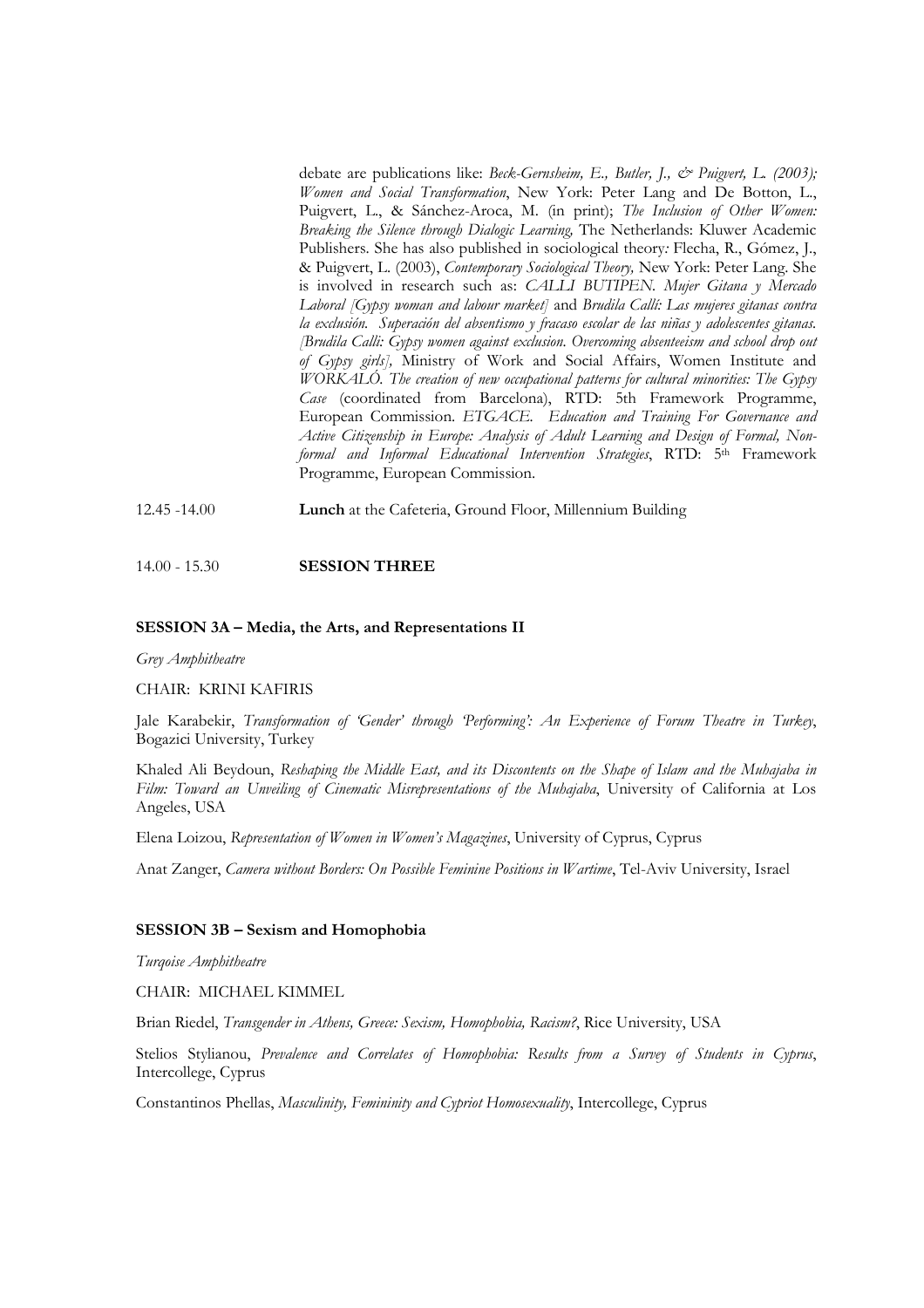# **SESSION 3C – Examining Gender Roles and Attitudes**

*Yellow Amphitheatre* 

CHAIR: MIRANDA CHRISTOU

Maria Cláudia Perdigão S. M. Andrade and Maria Rodrigues, *New Life Styles or the Same Old Problems? An intergenerational analysis of Women's Expectations and Attitudes towards Gender Roles, Work-Family Balance and Work-Family Conflict*, Instituto Superior Bissaya Barreto, Portugal

Nina Toren, *Changes in Family Structure in Israel in Comparative Perspective*, Hebrew University, Israel

Ruth Farrugia, *Social Exclusion is a Gender Issue*, University of Malta, Malta

Clare Beckett, *Sexuality and Care: A Discourse of Rights or a Discourse of Care?* University of Bradford, UK

Sophia-Sylvia Logothetis, *Stress and Gender Role*, Practitioner, Greece

# **SESSION 3D – Women Experiencing Migration II**

*Red Amphitheatre* 

CHAIR: FLOYA ANTHIAS

Charalambides Nicoletta, Beryl Esembe, and Anthoula Papadopoulou, *The Gendered Face Of Migration in Cyprus: A NGO Approach*, KISA, Cyprus

Sylvie Fogiel-Bijaoui, *Globalization and its Discontent: Jewish Women, Arab Women and Female Migrant Workers in Israel*, New School of Journalism, Tel-Aviv, Israel

Sondra Sainsbury, *My Filipino is a Sri Lankan! Asian Women Experiencing Domestic Work in Cyprus*, SUNY at Binghamton, USA

Christiane Hellermann, *'I'm Working Here for My Family There': Migrant Women As Breadwinners In Portugal*, Humboldt University, Germany

15.30 - 15.45 **Coffee Break** 

15.45 - 17.15 **SESSION FOUR** 

# **SESSION 4A – Women and the Politics of Difference**

*Grey Amphitheatre* 

CHAIR: ALEXIA PANAYIOTOU

Alison Smith, *Engendering Democracy; Changing the Face of Politics*, Gender Equality Consultant, British Council, UK

Nidhi Trehan, *The Role of Romani Women in the NGO Sector in 'Macedonia'*, London School of Economics, UK

Dahlia Moore, *Gender Identities of Men and Women in Israel: Are the Attitudinal Differences Decreasing?*, College of Management, Israel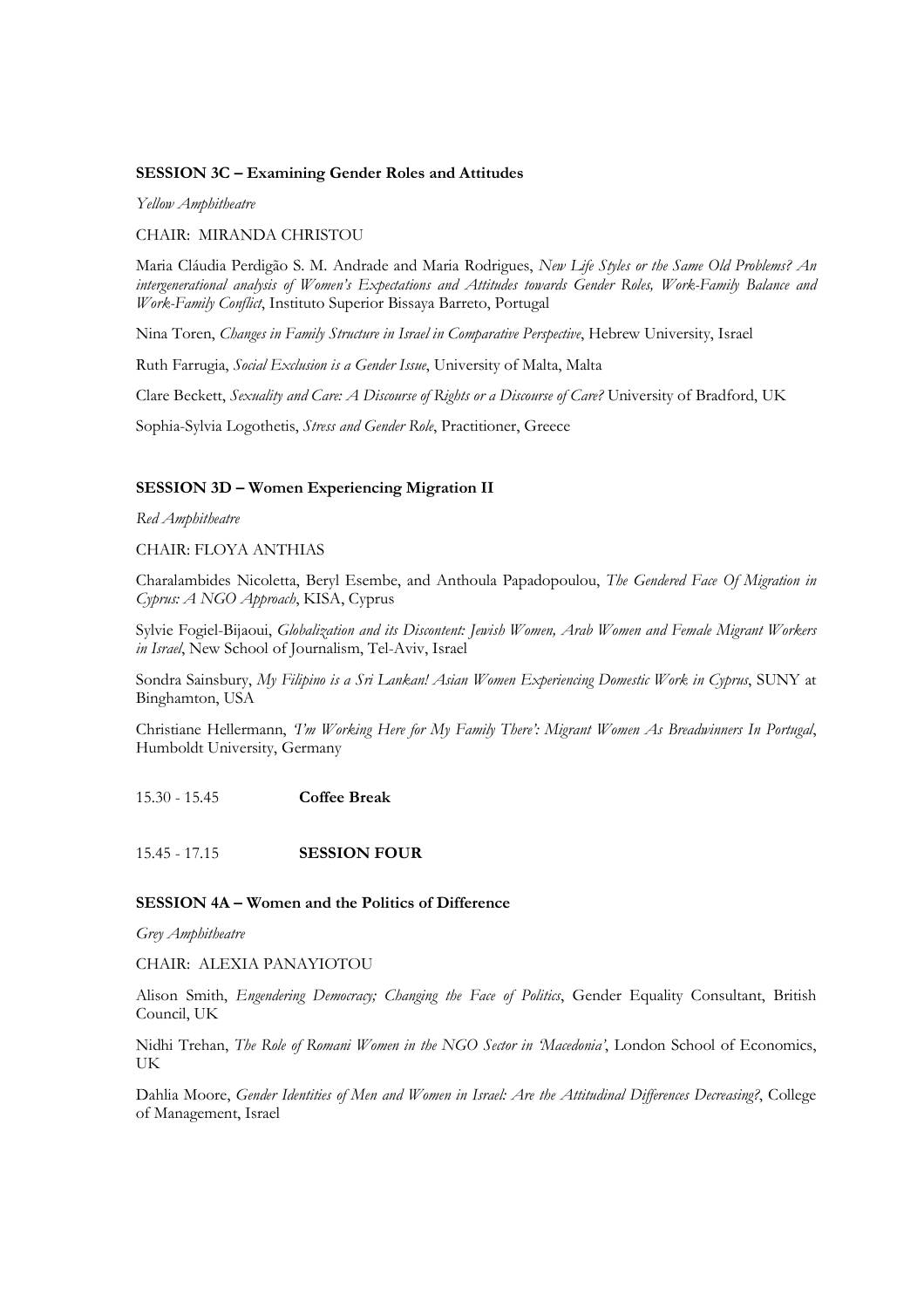Isabella Gidarakou, *Farm Women's Empowerment—Myths and Reality: The Case of Greek Farmwomen*, Agricultural University of Athens, Greece

#### **SESSION 4B – Language and Representation II**

*Turqoise Amphitheatre* 

CHAIR: FATIMA SADIQI

Amalia Sa'ar, *Women Talking Masculine: Why do Hebrew and Arabic Female speakers in Israel use Male Forms of Talk about Themselves?*, University of Haifa, Israel

Christiana Lambrinidis, *Textuality of Border-Lands in Between Gender and (M)other tongues: Post-Modern Textual Formations of Gender by Women and Men in Greece,* Independent Scholar, Greece

Slavica Srbinovska, *Deconstruction of the Image of the Woman in the Region of the Balkan States through 'Neighbourhood Relations',* Ss. Cyril and Methodius University, FYROM

Charis Psaltis, *Social Relations and Cognitive Development: The Influence of Conversation Type and Representations of Gender,* University of Cambridge, UK

# **SESSION 4C – Feminist Theory and Enquiry**

*Yellow Amphitheatre* 

#### CHAIR: LIDIA PUIGVERT

Mariarosa Mettifogo, *Feminism between Theory and Practice: The End-of-the-Millennium Crisis in Feminism and the Cases of Italy and the US,* University of California, Davis, USA

Anna Apostolidou, *The Gendered Self in Anthropological Fieldwork,* University College London, UK

Haideh Moghissi, *Promises and Perils of Research on Gender among Migrant Communities of Islamic Cultures,* York University, Canada

Sherin Saadallah, *Muslim Feminism as an Expression of Third Wave Feminism? A Reflective Inquiry,* Institute for International Education, Sweden

# **SESSION 4D – Hands across the Divide – Imagining a Post-Solution Cyprus: The Gender Dimension**

*Red Amphitheatre* 

# CHAIR: CYNTHIA COCKBURN

The Annan Plan proposes to bring about in Cyprus what it terms 'a new state of affairs' between the two principal communities of the island. In this panel session, four members of the women's organisation, Hands Across the Divide, consider some of the changes in gender relations they would like to see accompany this transformation of ethnic relations - changes which could in turn help make peace a reality.

17.15 - 18.15 Keynote Speaker, M102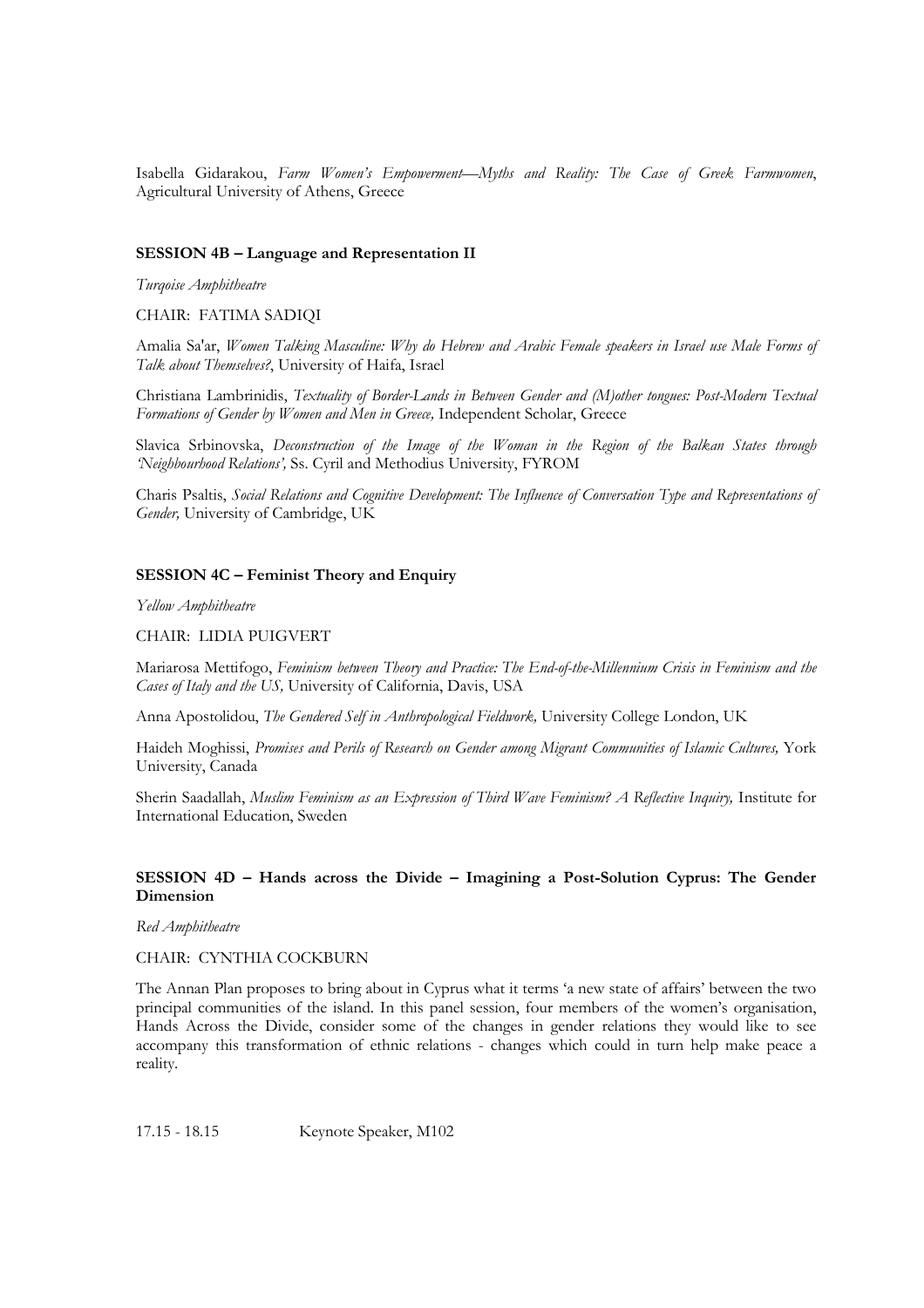#### **Cynthia Cockburn**, City University, UK *Drawing Lines and Marking Otherness*

Cynthia Cockburn is a feminist researcher and writer based at City University, London, where she is a Visiting Professor in the Department of Sociology. She is active in the international women's movement against militarism and war. She is known for a sequence of studies of gender in the workplace and trade unions, especially in connection with technological change. Currently, her focus is gender in war and peace processes, and has recently published *The Line: Women, Partition and the Gender Order in Cyprus* (Zed Books 2004). Earlier titles include *The Space between Us: Negotiating Gender and National Identities in Conflict* (Zed Books 1998), and *The Postwar Moment: Militaries, Masculinities and International Peacekeeping* (co-edited with Dubravka Zarkov, Lawrence and Wishart 2002).

#### 18.30 -19.30 **Book Launch**

Moufflon Bookshop will be launching Cynthia Cockburn's most recent publication, **THE LINE, Women, Partition and the Gender Order in Cyprus**, (Zed Books January 2004) at a reduced price for this occasion paperback  $f_1$ 10.00 (original price  $f_1$ 15.95), hardback  $f_2$ 40.00 ( $f_3$ 49.95). The author shows the effects of the green line on the lives and imaginations of those separated by it. The activities of women from both communities, documented and contextualised in this book, add for the first time, a gender dimension into our understanding of the split between the two communities. The author explores the parallels between gender hierarchy and political power relations. Her photographs help bring to life the courage and initiative of the women involved. The cover of the book depicts a still from *WALKING THE LINE*, a dance by Arianna Economou, the performance of which can be viewed on monitors during the book launch. For further information call 22 665155.

21.00pm **Dinner**

Lions Home (Lions Care for Youth Foundation) 23 Lefkonos Street, Old Town of Nicosia

# **SUNDAY, 7TH MARCH**

9.00-10.00 Keynote Speaker, M102 **Victoria Holbrook**, Ohio State University, USA *High Heels: The Generation of '68 in Istanbul* 

> Victoria Holbrook is a graduate of Harvard and Princeton, and currently Associate Professor of Turkish at Ohio State University. She has been a Visiting Professor at Bosphorus and Koc Universities in Istanbul, and Bilkent in Ankara. She is author of *The Unreadable Shores of Love: Turkish Modernity and Mystic Romance* (University of Texas Press 1994), which received the M. Fuat Koprulu Award for the best book in Turkish Studies, and numerous articles on Ottoman and modern Turkish literature and intellectual culture. She is a prominent translator of Turkish poetry, including a verse translation of *Beauty and Love*, the 18th-century mystical romance in rhyming couplets by Sheyh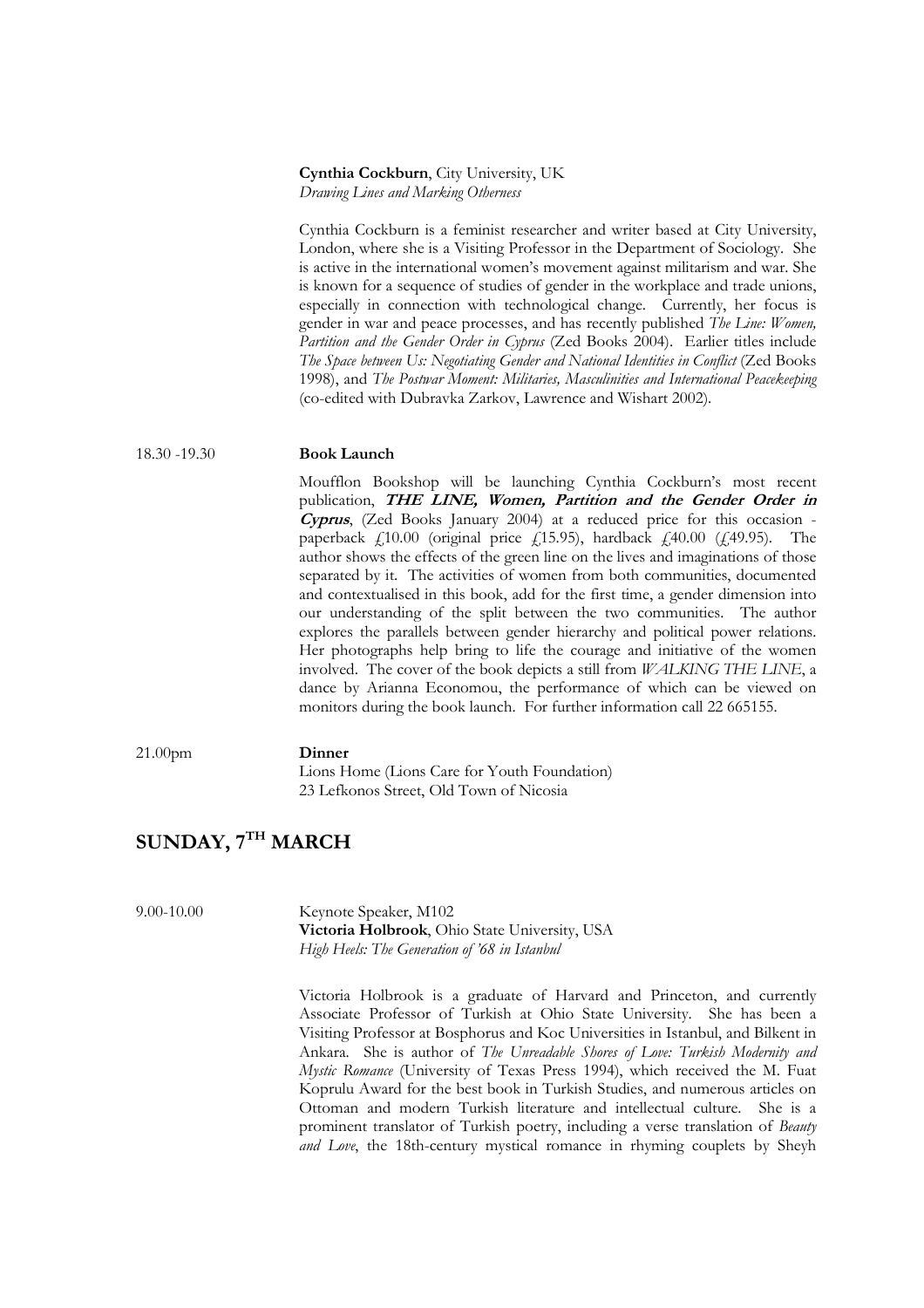Galip; Modern Language Association Texts and Translation Series; Turkish fiction, including *The White Castle* by Orhan Pamuk (Braziller 1990); and numerous re-printings and screenplays, including *Via Beirut* by Dervish Zaim, a film on the Cyprus conflict currently in production.

#### 10.00-11.30 **SESSION FIVE**

#### **SESSION 5A – Women Experiencing Migration III**

*Grey Amphitheatre* 

CHAIR: ELISA SAVVIDOU

Milena Davidovic, *Degradation of Female Migration: From 'Foreign Worker' to Trafficking,* Belgrade University, Serbia and Montenegro

Laura Mª Agustín D'Andrade, *Europeans Confused About Sex, Say Migrant Women*, Pavis Centre for Cultural Studies, Open University, UK

Milka Ristova, *Trafficking of Women and Girls*, Organisation of Women's Organisations of 'Macedonia', FYROM

Isabel Crowhurst, B*etween Theory and Practice: Support Initiatives to Women Victims of Trafficking in Italy*, London School of Economics, UK

#### **SESSION 5B – Body Politics**

*Turqoise Amphitheatre* 

CHAIR: AMIR DELILA

Amir Delila, *Israeli Discourses on Women and Menopause,* Tel-Aviv University, Israel

Orly Benjamin and Hilla Haelyon, *Body Images of Israeli women: the case of IVF (In Vitro Fertilisation) Treatments*, Bar- Ilan University, Israel

Bilha Bittan, The Role of the Social Cultural Construction in the Female Jewish Religious Physical Education Student Teachers in Israel, Academic College for Physical Education Teachers, Israel

Evelyne Accad, *Excision: Practices, Discourses and Feminist Commitment,* University of Illinois, USA

Kristina Touzenis, *Female Mutilation: A Case for Showing how Socio-Cultural Obstacles hinder the Enforcement of Women's Human Rights,* Independent Researcher, Denmark

# **SESSION 5C – Roles and Status of Women**

*Yellow Amphitheatre* 

CHAIR: ANTHOULA PAPADOPOULOU

Daniel Welzer-Lang and Anastasia Meidani, *Greek Society and Male Resistances to Change,* Université de Toulouse, France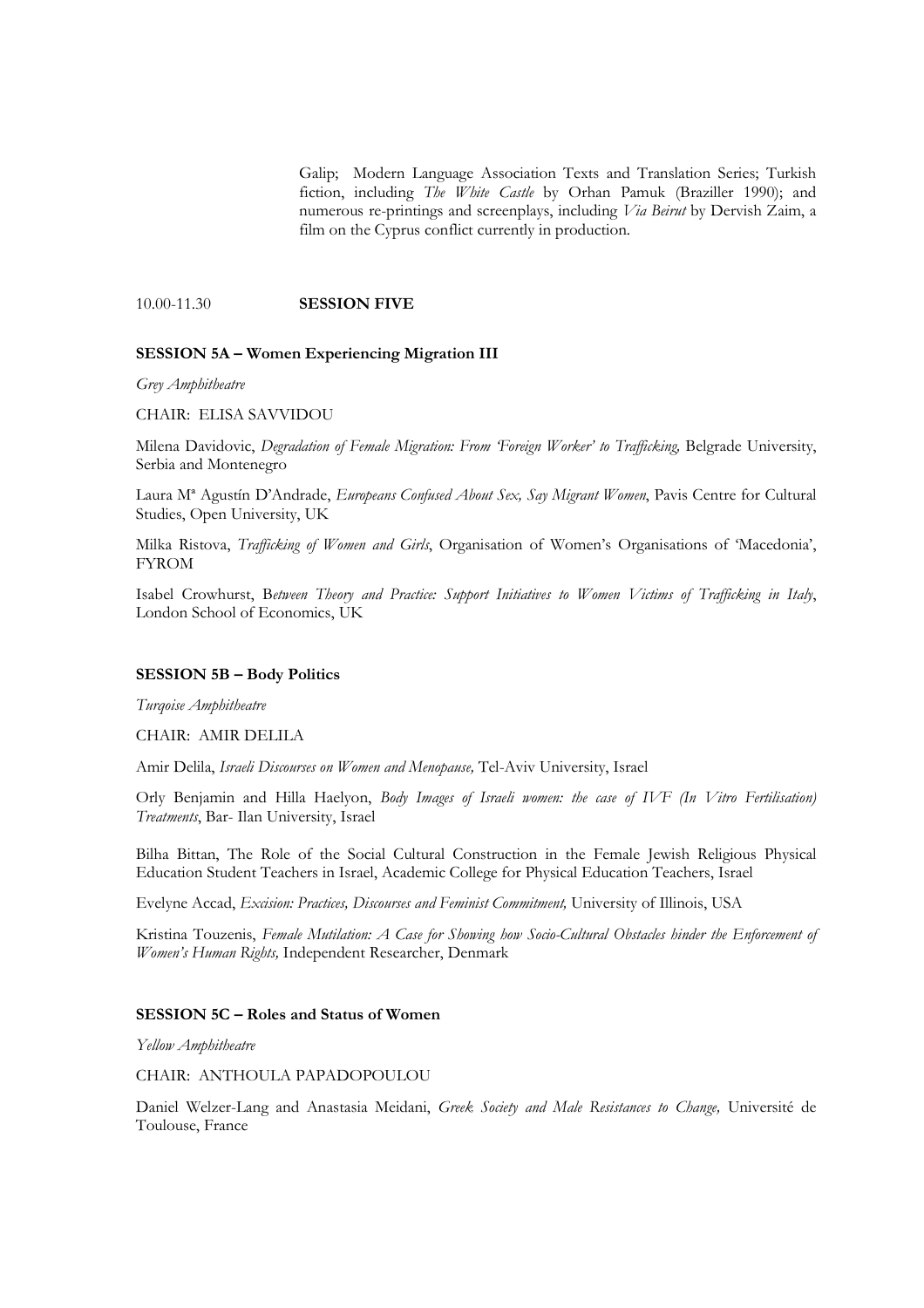Maja Gregurich, *Social Status of Women in Croatia in the Period of Transition,* Ministry for European Integration, Croatia

Abdel Mahdi Al-Soudi, *Women's Political Participation in Government, Parliament and Political Parties in Jordan: A Sociological Perspective,* Jordan University, Jordan

Sarit Sambol, *Economic Empowerment among Israeli lower class Women: Implications for Political Empowerment,* Bar-Ilan University, Israel

#### **SESSION 5D – Projects and Perspectives**

*Red Amphitheatre* 

CHAIR: ALISON SMITH

Anissa Lardjane, *The 'MythosexEquality': A New Mediterranean Voice?,* Womendlaw, Europe

Teresa Pinto, Vânia Alexandra Madureira and Susana Santos, *Intergenerational Relations Project: A Contribution to Gender Equality,* EQUAL Initiative, Portugal

Christine Heinze, *Mentoring: The Tool in the 21st Century in Business and Politics for Women,* International Federation of Business and Professional Women, Germany

#### **WORKSHOP – Shoes**

*Millennium Building, 2nd Floor* 

#### CHRISTIA BROOKS AND MARIA PERISTIANI

This is a workshop that is based on a drama-therapy model - Embodiment, Projection, Role Model - with groups, combined with music, movement, and art. The participants will have the opportunity of a gender experience through a journey, based on the metaphor of SHOES. The symbol of shoes can be understood as a psychological metaphor; they protect and defend what we stand on — our feet. In archetypal symbolism, feet represent mobility and freedom. In that sense, to have shoes to cover the feet is to have the conviction of our beliefs and the means to act on them. Without psychic shoes a person is unable to negotiate inner or outer environs that require acuity, sense, caution, toughness (Inspired by the tale *The Handmade Red Shoes* from the book by Clarissa Pinkola Estes *Women Who Run with the Wolves).* 

Note: There is room for up to 20 participants. Please register during conference.

#### 11.30-11.45 **COFFEE BREAK**

11.45-12.45 Keynote Speaker, M012 **Fatima Sadiqi**, University of Fes, Morocco *The Notion of Gender in the Southern Mediterranean countries*

> Fatima Sadiqi is a Senior Professor of Linguistics and Gender Studies at the University of Fes, Morocco. She has published extensively on Moroccan languages and women/gender issues in Morocco including *Women, Gender and Language in Morocco* (Brill, 2003), *Grammaire du Berbère* (L' Harmattan, 1997), and *Women and Linguistic Space in Morocco* in Women and Language, Volume XXVI,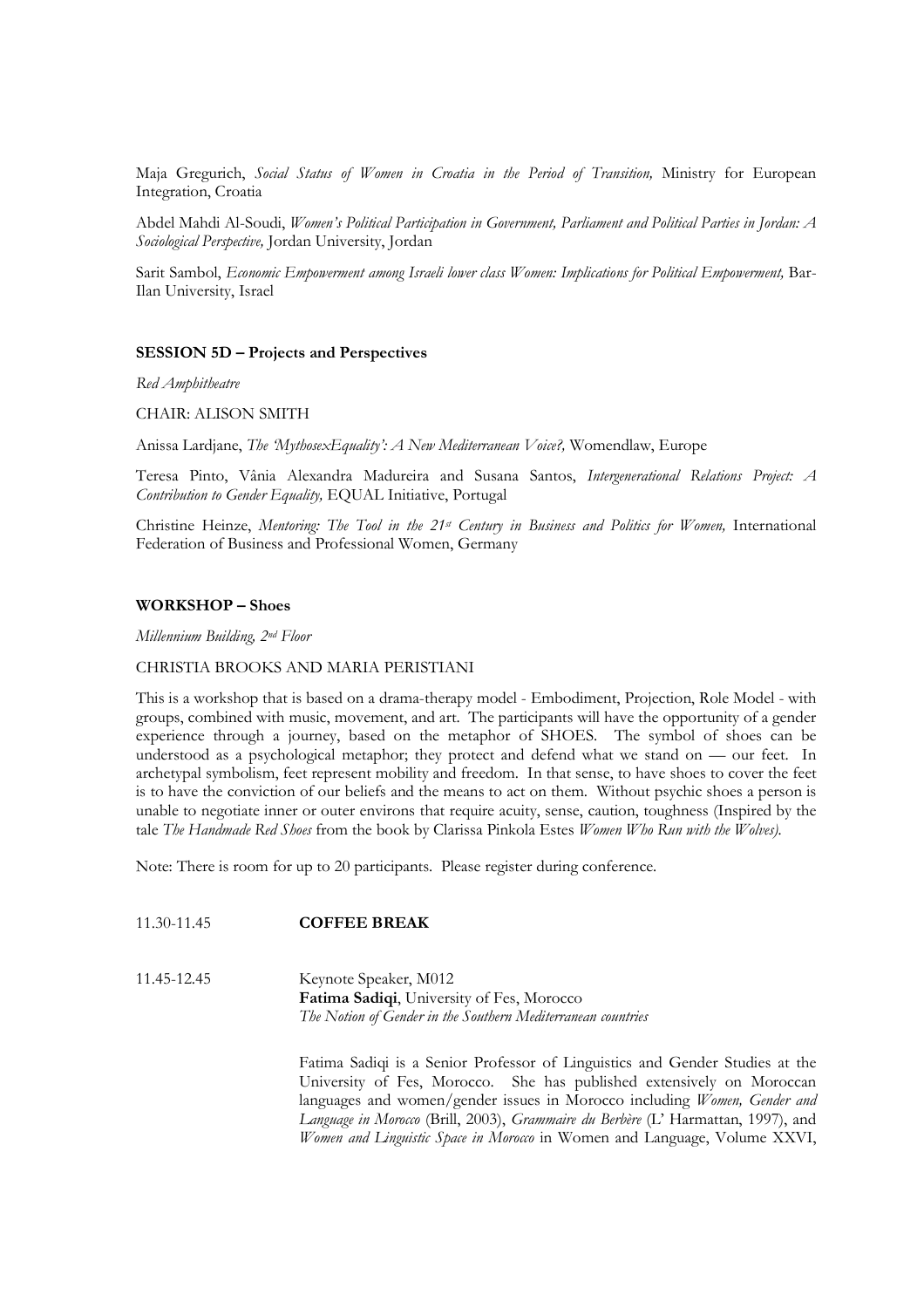Number 1, spring 2003. She writes in three languages (Arabic, French and English). She has set up the first "Centre for Studies and Research on Women" in Fes and the first Graduate Unit "Gender Studies" in Morocco.

12.45-14.00 **Lunch** at the Cafeteria, Ground Floor, Millennium Building

14.00-15.30 **SESSION SIX** 

# **SESSION 6A – Nationalism/Ethnicity**

*Grey Amphitheatre* 

CHAIR: MYRIA VASSILIADOU

Kinneret Lahad and Ronna Brayer, *Women in Conflict Zones: Struggling with Ethno-National and Racial Conflicts,* The Van Leer Jerusalem Institute, Israel

Lisa Dikomitis, *Nothing Compares to Our Village: Gendered Memories of Greek Cypriot Refugees,* University of Durham/University of Ghent, UK/Belgium

Melissa Bilal, *Difference Matters: Questioning the Historiography of Ottoman Women's Movement through the Armenian Women's Experience,* Bogazici University, Turkey

Zeynep Kutluata, *The Politics of Difference within the Feminist Movement in Turkey as Manifested in the Case of Kurdish Woman/Feminist Journals,* Feminist Woman's Society, Turkey

Nadia Charalambous and Soulla Louca, *Spatial Forms of Gender Organisation,* Intercollege, Cyprus

# **SESSION 6B – Gendered (Un)Employment**

*Turquoise Ampitheatre* 

CHAIR: MOHA ENNAJI

Moha Ennaji, *Education, Gender and (Un)Employment in North Africa,* University of Fes, Morocco

Tatjana Djuric Kuzmanovic, *Gendered Unemployment in Serbia and Monte Negro,* Advanced Business School, Novi Sad, Serbia & Montenegro

Trude Strand, *Palestinian Refugee Women in the Micro-Finance Sector of the Gaza Strip: A Story of Entrepreneurship and Empowerment,* Independent Consultant, Norway

Özgür Aldemir, Ozlem Oguz and Fatma Güven Lisaniler, Arzu Cagin Samioglu, *Gendered Employment: Tourism and Government Sector in north Cyprus,* Eastern Mediterranean University, Cyprus

Fleur Vella, *Gendered (Un) Employment,* National Council of Women of Malta, Malta

#### **SESSION 6C – Gender through Fiction**

*Yellow Amphitheatre* 

CHAIR: VICTORIA HOLBROOK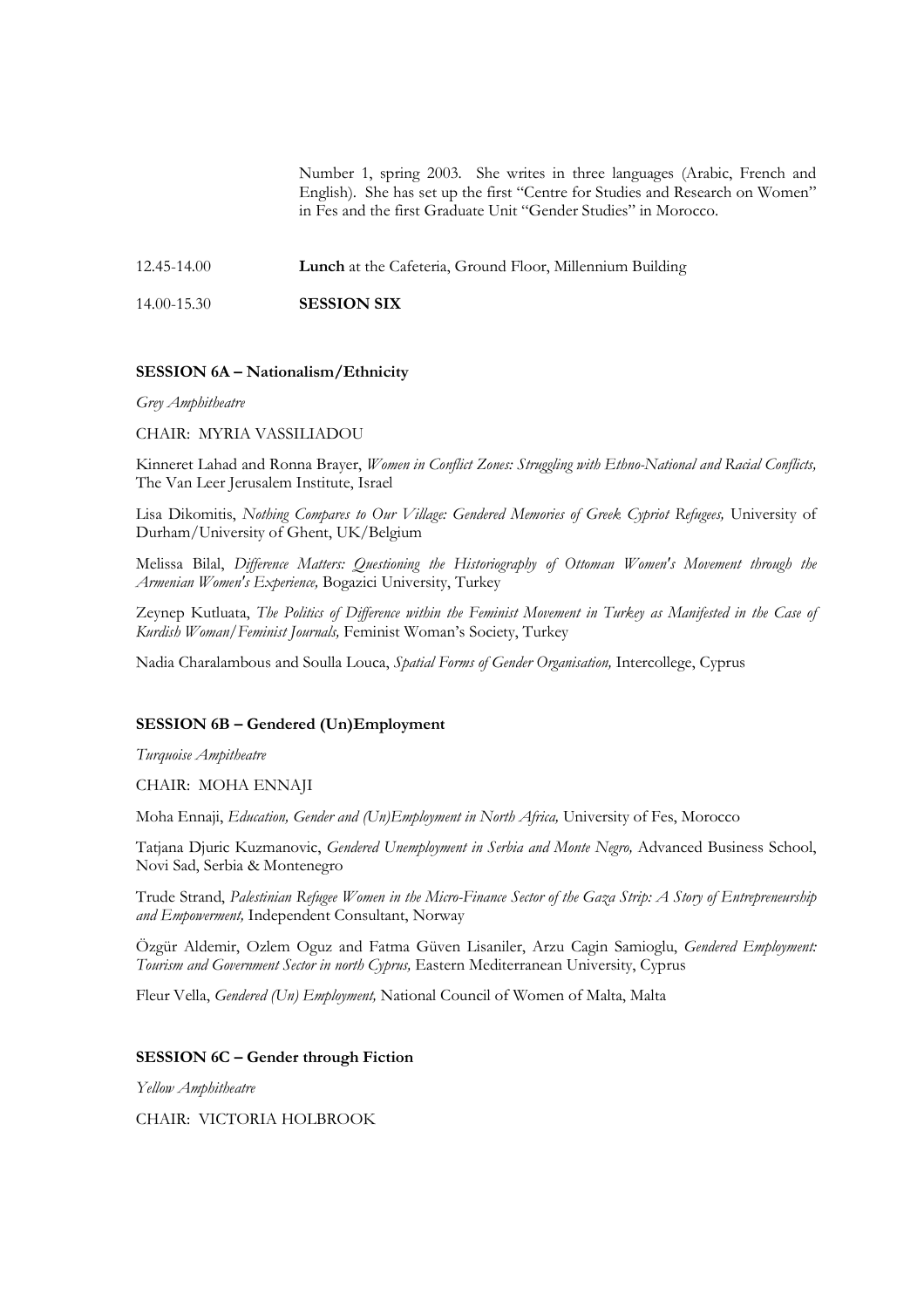Spurgeon Thompson, *Fictional Histories: Recovering the Self in Postcolonial Women's Studies,* Cyprus College, Cyprus

Henriette Javorek, *A Feminist Don Juan?,* University of Hamburg, Germany

Tiina Mäntymäki, *The Mediterranean Detective's Body in a European Context,* University of Linköping, Sweden

Niki Marangou, *The Story of Artemis,* Kochlias Bookshop, Cyprus

### **SESSION 6D – Non-Governmental Resistance in Cyprus**

*Red Amphitheatre* 

CHAIR: MARIA HADJIPAVLOU

Sevgul Uludag, *Recent History of Women's Movement in the Northern Part ofCyprus,* Hands Across the Divide, Cyprus

Merope Iacovou–Kapsali and Biran Mertan, *'Successful Women' Project For the Empowerment of Turkish Cypriot and Greek Cypriot Women,* The GWU Cypriot Women's Group, Cyprus

Despo Hadjiloizou, *Gender and Sexuality: A Cyprus Perspective,* Cyprus Family Planning Association, Cyprus

Julia Kalimeri, *Apanemi: A Women's Information and Resource Centre Shelter for Victims of Violence - A New Model of Caring,* Apanemi, Cyprus

15.30-16.30 Keynote Speaker, M102 **Maria Hadjipavlou**, University of Cyprus, Cyprus *Among Cypriot Women: Unravelling the invisible and highlighting the connection to the visible.* 

> Maria Hadjipavlou is a lecturer at the Social and Political Science Department of the University of Cyprus. She has studied in the UK and the U.S.A. She has a PhD from Boston University in Comparative, Social and Political Change (1987). She taught at Boston University (1982-85); was adjunct assistant professor at Bentley College (1987-88); and taught at the Cyprus Pedagogical Institute (1988-91). From 1991-93 she was a post-doctoral fellow at Harvard University and since 1991 a research associate of the programme in International Conflict Analysis and Resolution (PICAR) of the Centre for International Affairs, Harvard University. She was a visiting scholar at the School of International and Public Affairs (SIPA), Columbia University (1996- 1997). She was a co-founder of the Centre of International Conflict Resolution at Columbia University. She is a founding member of the Cyprus Peace Centre (1991) and a founding member of the first international Cypriot Women's NGO, "Hands across the Divide". She has recently (2003) co-ordinated a pioneer research project on "Women in all Cypriot Communities" (Greek Cypriot, Turkish Cypriot, Armenian, Maronite and Latin) funded by the Civil Society Programme of the European Union. A book in three languages (Greek, Turkish and English) is due to be published by March 2004.

16.30 -16.45 **Coffee Break**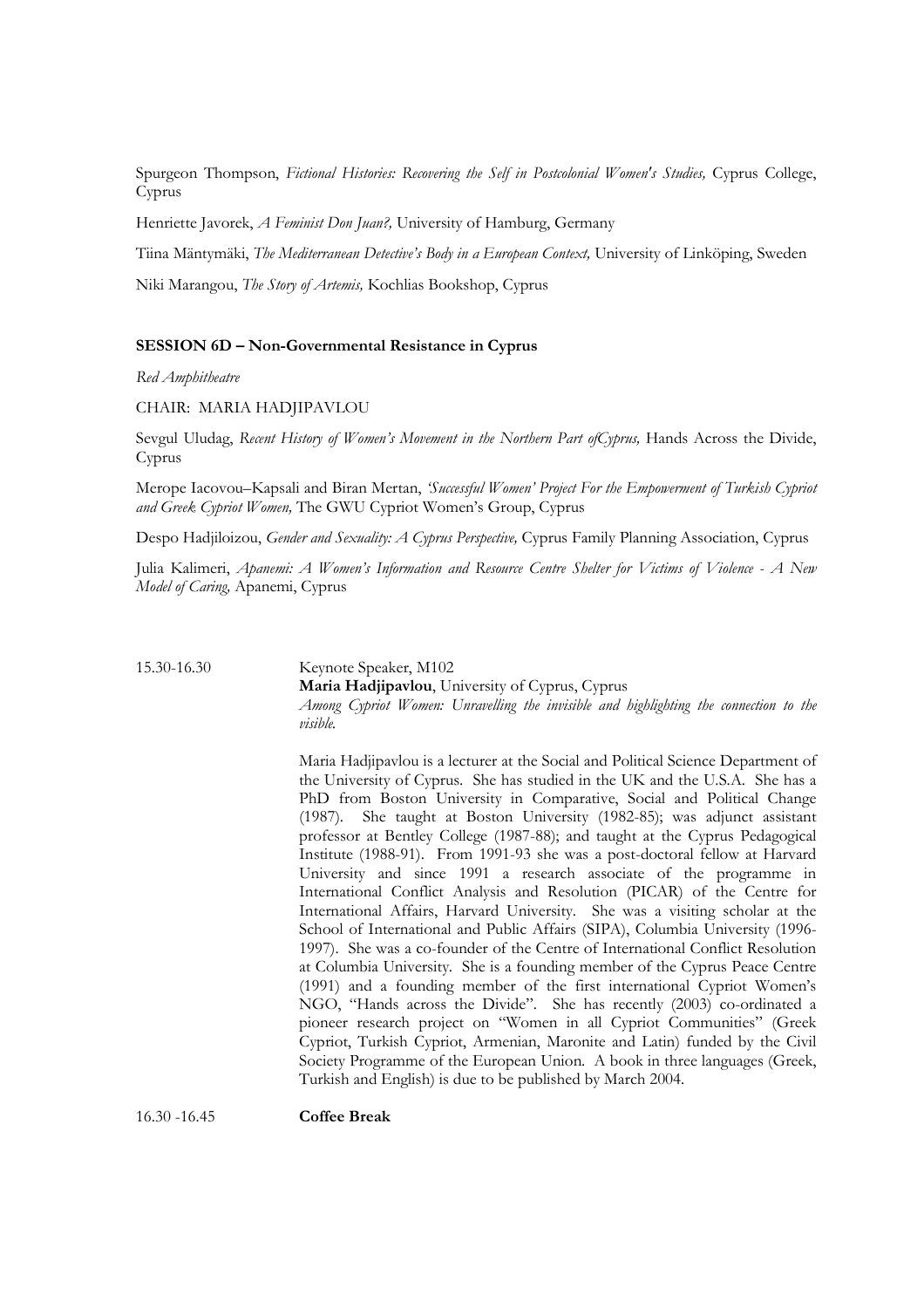#### 16.30 – 17.45 **Mary Plant** *Aphrodite, Lovers and Symbols*

The talk will include a brief introduction to the Cyprian Goddess and a look at her loves and some symbols associated with her, as expressed in art and literature. The video 'About Aphrodite' (Περί Αφροδίτης) was made in April 2003 and runs for 37 minutes. It consists of interviews with six women and six men from the village of Kouklia, the ancient Paphos, where Aphrodite's most important sanctuary is situated. The aim of the interviews, which take place by the cult stone, is to investigate the locals' connection with the goddess, which was primarily conceived as artwork.

Mary Plant was born in Famagusta, Cyprus in 1943. She studied Fine Art at Chelsea School of Art in London, graduating in 1981 with an M.A. She has exhibited widely and her work is to be found in many public and private collections. She lives and works both in London and Palaepaphos (Kouklia) in Cyprus. She is currently working on a project with poets from different countries, whose poetry pieces are to be exhibited as part of "Aphrodite's Library" at the Palaepahos Museum in August 2004.

Daphne Nikita from Diatopos Gallery says:

"Aphrodite, goddess of love and creation, has been a source of inspiration for Mary Plant since 1991. Her series of works entitled Aphrodite's Gardens started in 2000. The artist focuses on some of the symbols of Aphrodite flowers and fruit—as an expression of beauty, love and fertility. While Aphrodite always remains a mythological figure, she is, at the same time, a diachronic symbol of life and love, which is how she is envisioned by Mary Plant. For Cyprus, Aphrodite is part of the national idiosyncrasy. In a poetic style, enriched with surrealistic features, the artist manages to transpose the viewer to a magical and mysterious scene, a sacred place of beauty and clarity. Its power of evocation is such that Aphrodite is ever present, not in the conventional sense of portrayal but through the symbols and atmosphere of the works. Mary Plant 'speaks' in an unpretentious and strong language, which she augments with illustrated memories. As she confesses, the manuscripts of the Sacred Mount and Byzantine Art have influenced her work and functioned as catalysts in defining its form".

| Dancers: |        | Josie Christodoulou, Aristos Papachristofi                                                                   |
|----------|--------|--------------------------------------------------------------------------------------------------------------|
| Music:   | Kitaro |                                                                                                              |
|          |        | Dance Performance: Cassiopeia<br>Peritechnon Expressive Dance Company<br>Choreography: Aristos Papachristofi |

The ancient myth narrates the story of the queen Cassiopeia who is punished into a constellation by the God of the Sea Poseidon, , in such a position in the sky that she would attend her children constantly and would also be visible to humans throughout the year. In the same manner, the female gender in all species provides the custodianship, attendance and care to life around her. The choreography doesn't narrate the myth, but rather attempts to produce the state and the promotion of the female gender in her best service to life. The dance